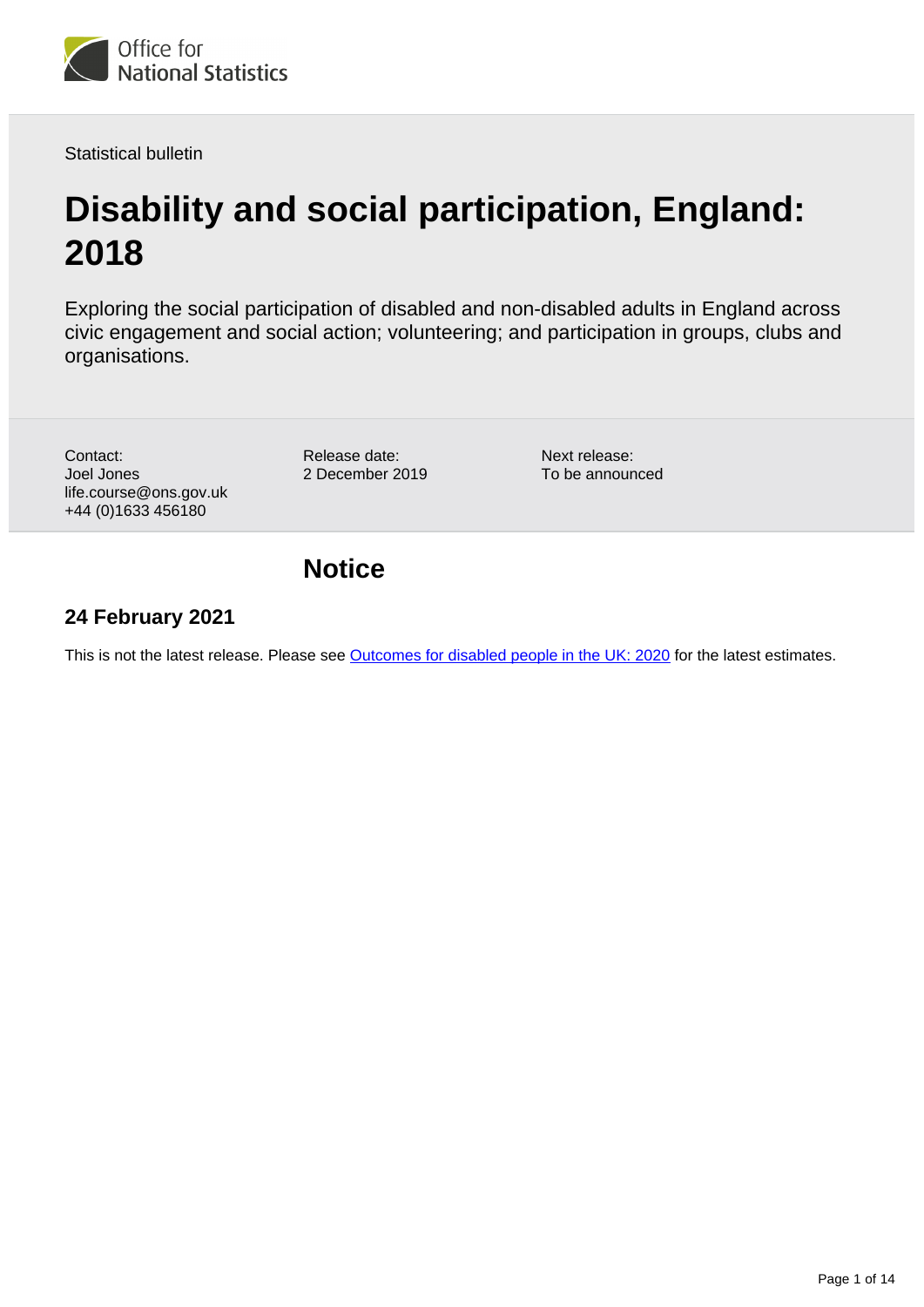## **Table of contents**

- 1. [Other pages in this release](#page-2-0)
- 2. [Main points](#page-3-0)
- 3. [Civic engagement and social action](#page-3-1)
- 4. [Volunteering](#page-5-0)
- 5. [Participation in groups, clubs and organisations](#page-7-0)
- 6. [Disability and social participation data](#page-10-0)
- 7. [Glossary](#page-10-1)
- 8. [Measuring the data](#page-12-0)
- 9. [Strengths and limitations](#page-12-1)
- 10. [Related links](#page-13-0)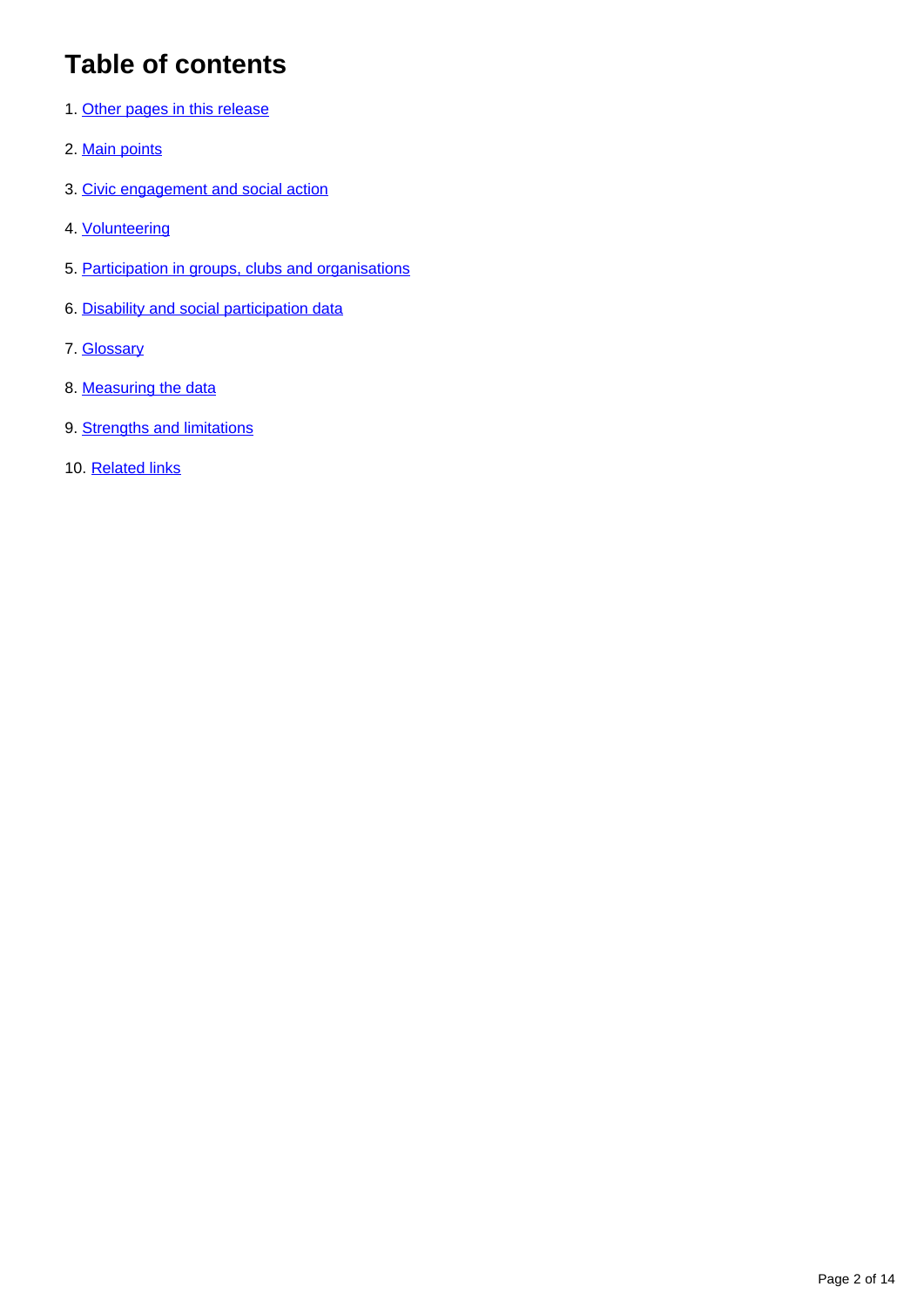## <span id="page-2-0"></span>**1 . Other pages in this release**

The Office for National Statistics (ONS) has explored outcomes for disabled people across a number of areas of life, through a series of bulletins. Other pages in this release include:

- [Improving disability data in the UK](https://www.ons.gov.uk/peoplepopulationandcommunity/healthandsocialcare/disability/articles/improvingdisabilitydataintheuk/2019)
- [Disability and education](https://www.ons.gov.uk/peoplepopulationandcommunity/healthandsocialcare/disability/bulletins/disabilityandeducationuk/2019)
- [Disability and employment](https://www.ons.gov.uk/peoplepopulationandcommunity/healthandsocialcare/disability/bulletins/disabilityandemploymentuk/2019)
- [Disability and housing](https://www.ons.gov.uk/peoplepopulationandcommunity/healthandsocialcare/disability/bulletins/disabilityandhousinguk/2019)
- **[Disability and crime](https://www.ons.gov.uk/peoplepopulationandcommunity/healthandsocialcare/disability/bulletins/disabilityandcrimeuk/2019)**
- [Disability, well-being and loneliness](https://www.ons.gov.uk/peoplepopulationandcommunity/healthandsocialcare/disability/bulletins/disabilitywellbeingandlonelinessuk/2019)

### **Aims of this work**

This work aims to present comparable information that uses the Government Statistical Service's (GSS's) harmonised definition of disability alongside intersections with other protected characteristics.

## **Definition of disability**

For the purposes of this analysis, a person is considered to have a disability if they have a self-reported longstanding illness, disability or impairment that causes difficulty with day-to-day activities. This definition is consistent with the Equality Act 2010 and the GSS's harmonised definition. For further information, see the [Glossary.](https://www.ons.gov.uk/peoplepopulationandcommunity/healthandsocialcare/disability/bulletins/disabilityandsocialparticipationengland/2018#glossary)

### **Definition of social participation**

For the purposes of this bulletin, social participation has been measured using the following three domains:

- civic engagement and social action
- volunteering
- participation in groups, clubs and organisations

These measures provide evidence of social cohesion, community engagement and social action.

In this bulletin, we use the Community Life Survey (England only) to look at social participation in each of these domains in the 12 months prior to completing the survey.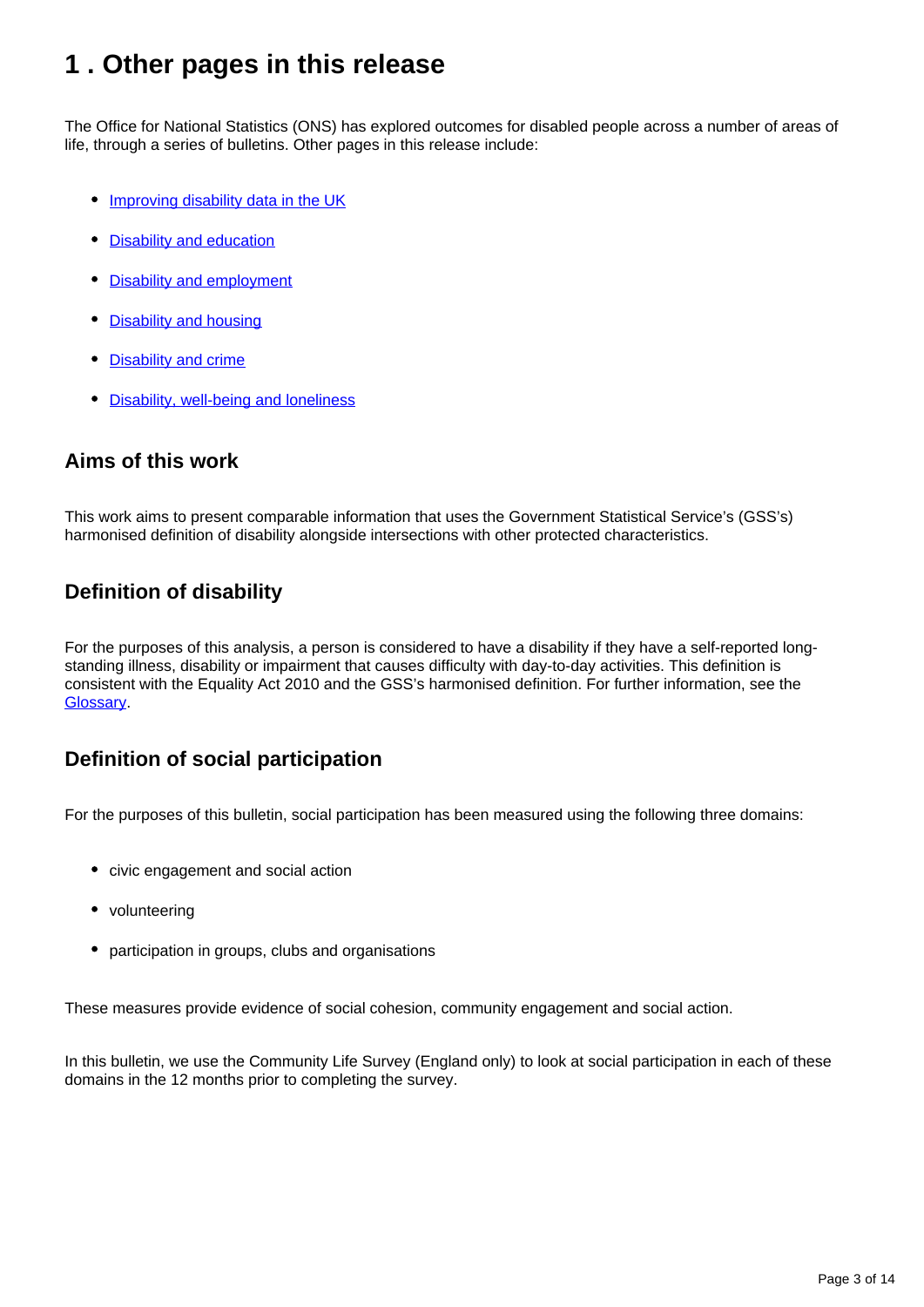## **Article scope**

Across the other outcome measures explored in this series, disabled people generally have poorer outcomes than non-disabled people. Social participation is an area of life where outcomes for disabled people were found to be comparable and in some cases higher, compared with non-disabled people. This bulletin uses the Community Life Survey (CLS) to explore the social participation of disabled adults aged 16 years and over, covering the period 2014 to 2018 for England.

## <span id="page-3-0"></span>**2 . Main points**

- In the year ending March 2018, disabled people were more likely to have been involved in civic participation (45.5%) than non-disabled people (38.4%).
- The proportions of disabled and non-disabled people who were involved in civic activism, civic consultations and social action were similar.
- Disabled people were as likely to have been involved in a group, club or organisation (67.9%) as nondisabled people (71.9%) in the year ending March 2018.
- There are differences in participation in certain group types; the largest difference was in "sports or exercise" groups where, in the year ending March 2018, 27.6% of disabled people had participated in a group, compared with 43.1% of non-disabled people.
- For both types of volunteering (formal and informal), the proportions of disabled and non-disabled people who had participated were similar.

## <span id="page-3-1"></span>**3 . Civic engagement and social action**

Civic engagement includes:

- civic participation: engagement in democratic processes, both in person and online, including signing a petition, contacting a local official or attending a public rally (does not include voting)
- civic consultation: taking part in consultations about local services, both in person and online
- civic activism: involvement in activities in the local community such as being a local councillor, school governor, volunteer special constable or magistrate (for those aged 18 years or over); civic activism also includes involvement in decision-making about local services, both in person and online

Social action is defined as involvement with issues affecting the local area by doing things like setting up a new service or amenity; stopping something happening in the local area; running a local service on a voluntary basis; or helping to organise a community event.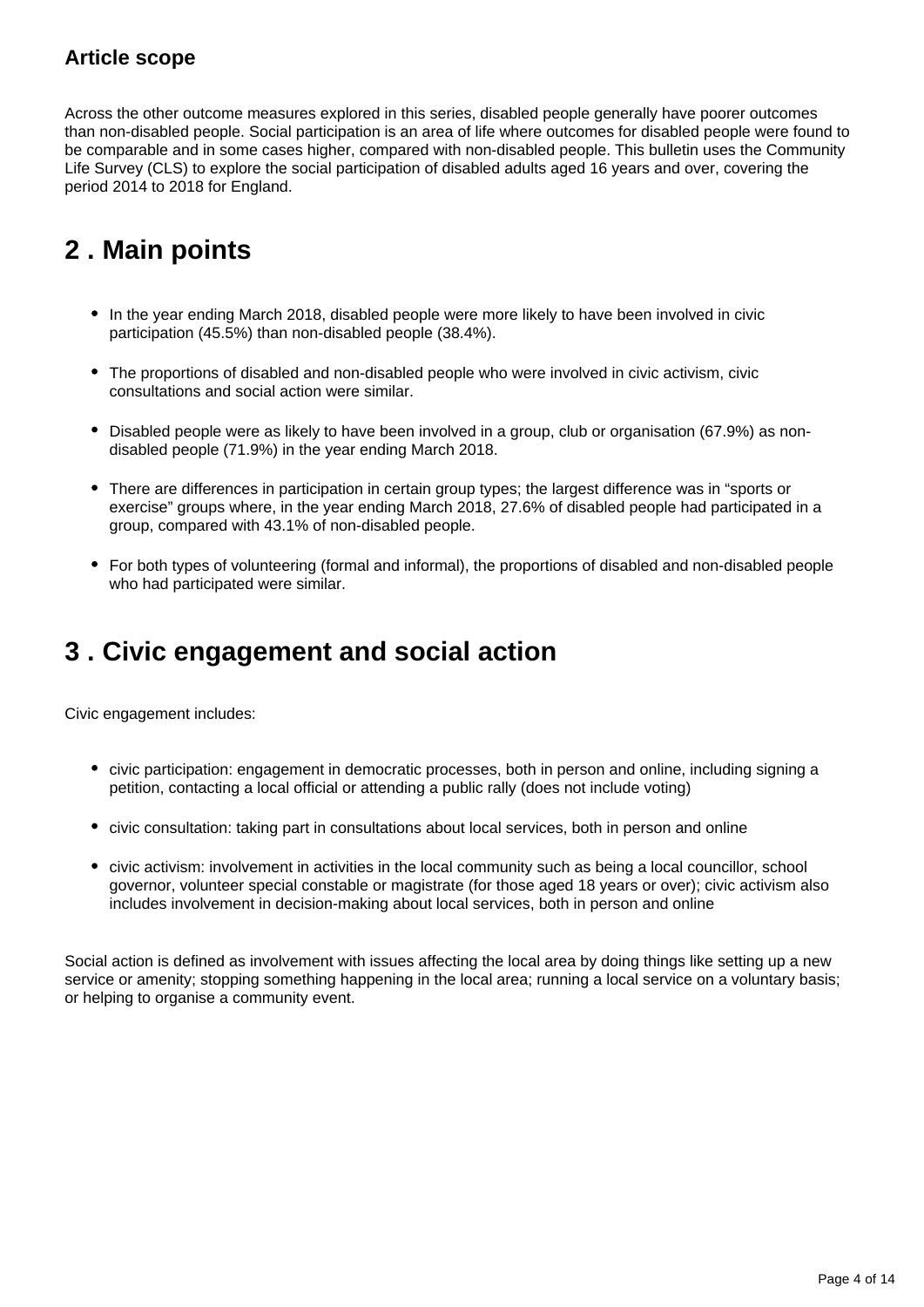#### **Figure 1: Disabled people are more likely to have been involved in civic participation than non-disabled people**

**Percentage of people who participated in civic engagements or social action by disability, England, 2017 to 2018**

## Figure 1: Disabled people are more likely to have been involved in civic participation than non-disabled people

Percentage of people who participated in civic engagements or social action by disability, England, 2017 to 2018



#### **Source: Department for Digital, Culture, Media and Sport – Community Life Survey**

A higher proportion of disabled people were involved in civic participation (45.5%) than non-disabled people (38.4%). Disabled people were also just as likely to have been involved in civic consultations, civic activism and social action as non-disabled people.

These findings were true regardless of condition severity. Disabled people whose ability to carry out day-to-day activities were "limited a lot" by their condition were just as likely to have been involved in all forms of civic engagements and social action as disabled people who were "limited a little".

#### **In the 16 to 24 years age group, disabled people are more likely to have been involved in civic participation than non-disabled people**

Involvement in civic participation was 17.5 percentage points higher for disabled people than for non-disabled people in the 16 to 24 years age group. The only other group with a significant difference between disabled and non-disabled people was the 35 to 49 years age group, where civic participation was 13.8 percentage points higher for disabled people. The proportions of people who were involved in civic participation were not significantly different between disabled and non-disabled people for all other age groups.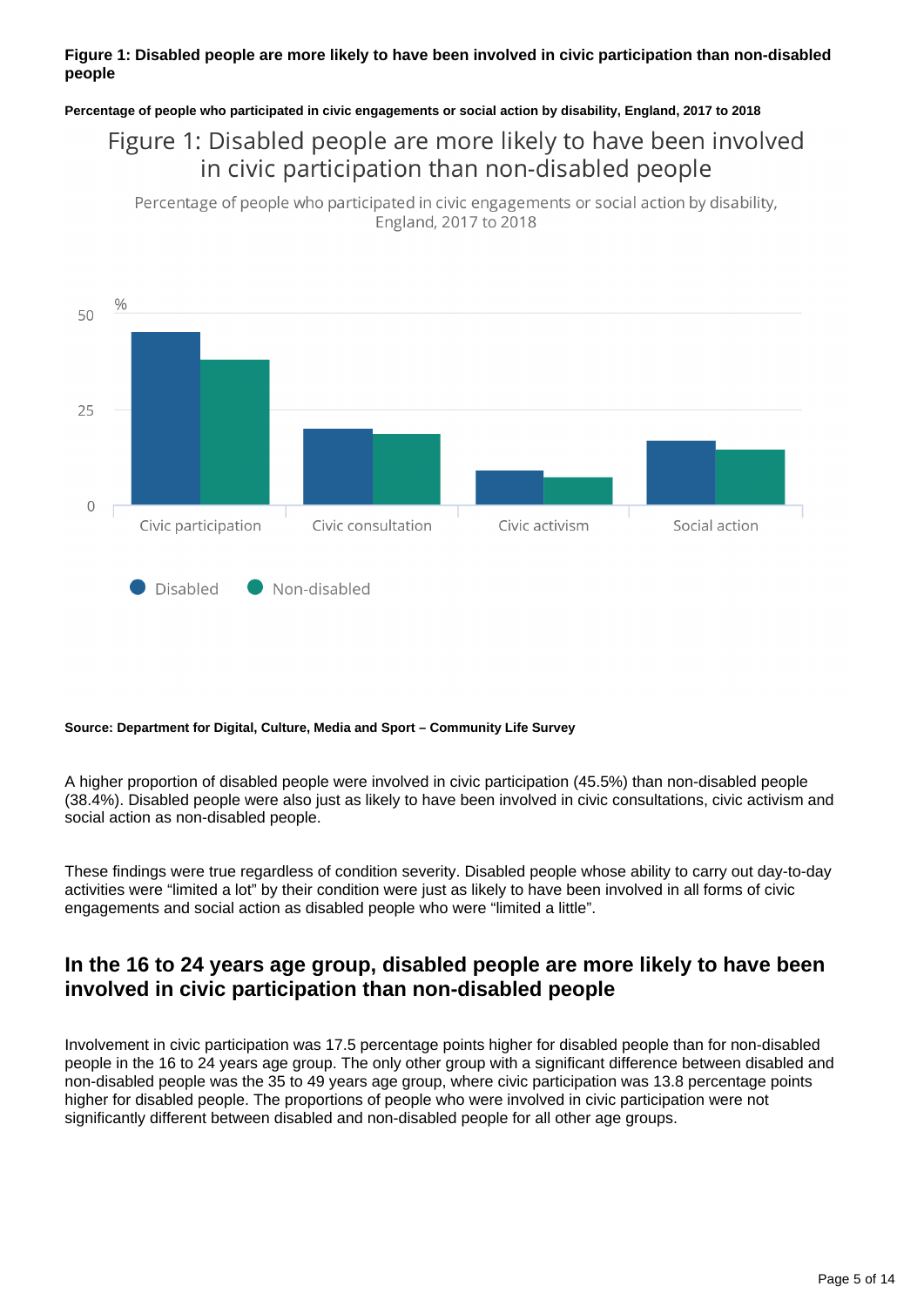For civic consultation, civic activism and social action, the proportions of disabled people who participated were not significantly different to those of non-disabled people in all age groups. See the **Disability and social** [participation dataset](https://www.ons.gov.uk/peoplepopulationandcommunity/healthandsocialcare/disability/datasets/disabilityandsocialparticipation) for further information on the analysis of civic engagements and social action by disability and age.

#### **Both disabled men and disabled women are more likely to have been involved in civic participation than for their non-disabled counterparts**

The proportion of people who were involved in civic participation was higher for disabled people than nondisabled people, regardless of sex. The proportion of disabled men involved in social action (18.9%) was higher than that of non-disabled men (14.2%), but for women the figures for disabled (15.8%) and non-disabled (15.4%) people were similar.

For civic consultations and civic activism, participation was similar for disabled and non-disabled people, regardless of sex. See the [Disability and social participation dataset](https://www.ons.gov.uk/peoplepopulationandcommunity/healthandsocialcare/disability/datasets/disabilityandsocialparticipation) for further information on the analysis of civic engagements and social action by disability and sex.

## <span id="page-5-0"></span>**4 . Volunteering**

Volunteering includes formal volunteering (providing unpaid help through groups, clubs or organisations) and informal volunteering (providing unpaid help as an individual to people who are not a relative).

### **Disabled people are just as likely to have taken part in volunteering than nondisabled people**

The proportions of disabled and non-disabled people who participated in volunteering were similar – this was true for both formal and informal volunteering. In the year ending March 2018, 37.7% of disabled people had taken part in formal volunteering in the previous 12 months compared with 41.9% of non-disabled people. For informal volunteering, 56.9% of disabled people participated compared with 53.5% of non-disabled people.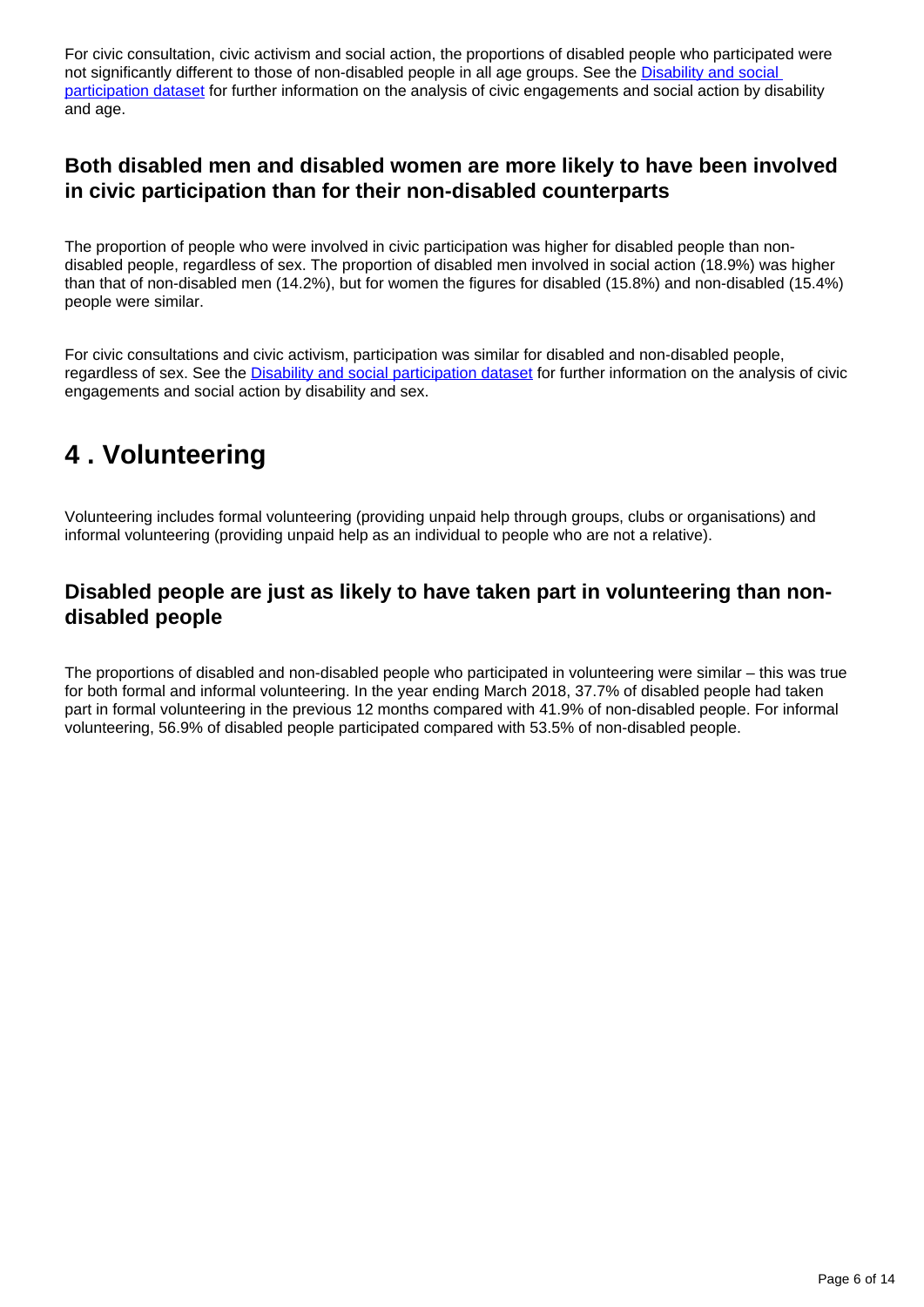#### **Figure 2: Disabled people "limited a lot" by their condition are less likely to have participated in formal volunteering than non-disabled people**

**Proportion of people who participated in volunteering by condition severity, England, 2017 to 2018**

## Figure 2: Disabled people "limited a lot" by their condition are less likely to have participated in formal volunteering than nondisabled people

Proportion of people who participated in volunteering by condition severity, England, 2017 to 2018



#### **Source: Department for Digital, Culture, Media and Sport – Community Life Survey**

For formal volunteering, the proportion of disabled people whose ability to carry out day-to-day activities is "limited a little" by their condition was the same as that of non-disabled people at 41.9%. However, the proportion of disabled people whose ability to carry out day-to-day activities is "limited a lot" by their condition who participated in formal volunteering (28.5%) is lower than that of both those "limited a little" and non-disabled people.

Informal volunteering shows a different picture to formal volunteering. For informal volunteering, the proportion of disabled people whose ability to carry out day-to-day activities is "limited a little" by their condition (60.1%) was higher than that of both those "limited a lot" (49.7%) and non-disabled people (53.5%). Despite their limited ability, the proportion of disabled people whose day-to-day activities are "limited a lot" by their condition that participated in informal volunteering is comparable with that of non-disabled people.

#### **Disability is a barrier to volunteering for many disabled people, especially those that are "limited a lot"**

While the proportion of disabled and non-disabled people who did not participate in formal volunteering was similar, over a third (37.1%) of all disabled people who were not involved selected "I have an illness or disability that prevents me" as a reason why they had not participated. For disabled people whose ability to carry out dayto-day activities is "limited a lot" by their condition, this figure was 68.0%.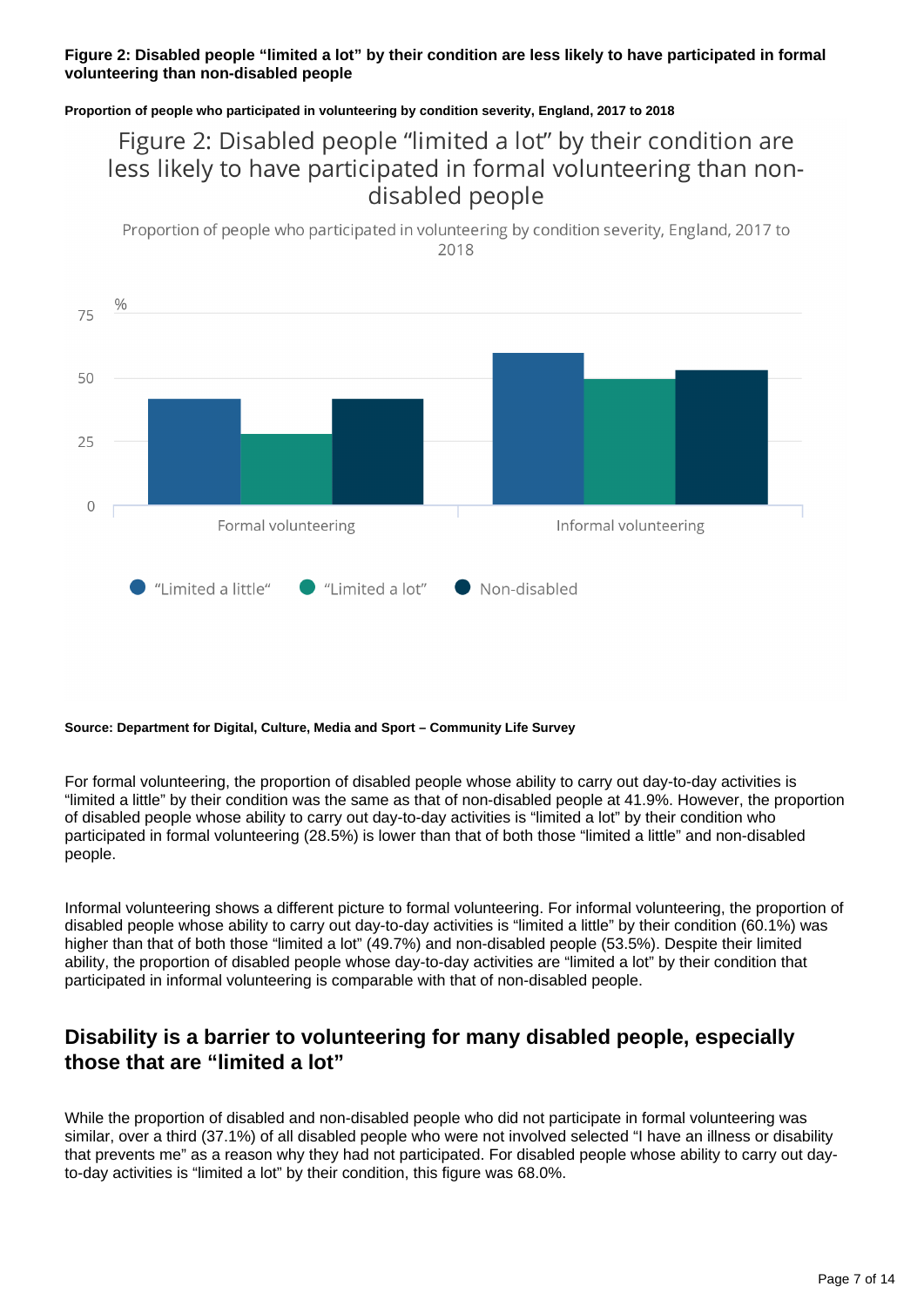#### **Figure 3: Disabled people in the 50 to 64 years and 65 to 74 years age groups are less likely to have participated in formal volunteering than non-disabled people**

**Percentage of people who participated in formal volunteering by disability and age group, England, 2017 to 2018**

Figure 3: Disabled people in the 50 to 64 years and 65 to 74 years age groups are less likely to have participated in formal volunteering than non-disabled people

Percentage of people who participated in formal volunteering by disability and age group, England, 2017 to 2018



#### **Source: Department for Digital, Culture, Media and Sport – Community Life Survey**

In the 50 to 64 years and 65 to 74 years age groups, the proportion of disabled people who took part in formal volunteering was significantly less than that of non-disabled people. In all other age groups, the proportions of people who took part in formal volunteering were not significantly different for disabled and non-disabled people.

Differences, between disabled and non-disabled people, in the proportion of people who participated in informal volunteering were not significant in any age group.

See the [Disability and social participation dataset](https://www.ons.gov.uk/peoplepopulationandcommunity/healthandsocialcare/disability/datasets/disabilityandsocialparticipation) for further information on the analysis of formal and informal volunteering by disability and age and additional information on formal and informal volunteering by disability and sex.

## <span id="page-7-0"></span>**5 . Participation in groups, clubs and organisations**

### **Disabled people are just as likely to have been involved in a group, club or organisation as non-disabled people**

The proportion of disabled people who were involved in at least one group, club or organisation (67.9%) is similar to that of non-disabled people (71.9%).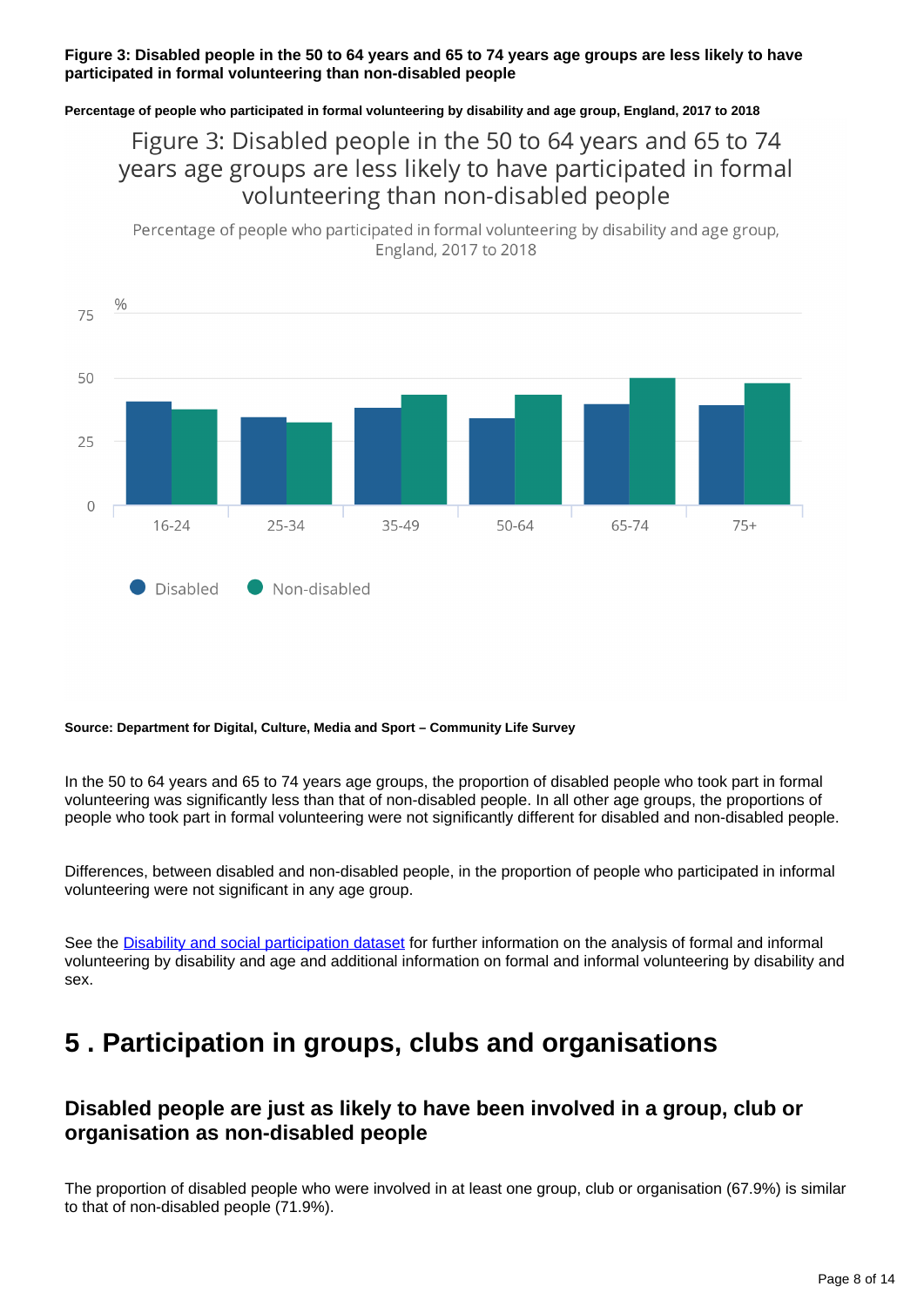However, when focusing on involvement in different categories of groups, clubs and organisations, there are differences between disabled and non-disabled people in the proportions of people who participated in groups in a number of categories.

#### **Figure 4: Participation in groups, clubs and organisations varies between disabled and non-disabled people for certain group categories**

**Percentage of people who participated in group categories where there are differences between disabled and non-disabled people, England, 2017 to 2018**

## Figure 4: Participation in groups, clubs and organisations varies between disabled and non-disabled people for certain group categories

Percentage of people who participated in group categories where there are differences between disabled and non-disabled people, England, 2017 to 2018



#### **Source: Department for Digital, Culture, Media and Sport – Community Life Survey**

#### **Notes:**

1. Involvement in sports or exercise groups includes taking part, coaching or going to watch.

The proportions of adults who were involved in groups for "Youth or children's activities", "Children's education or schools" and "Sport or exercise" were lower for disabled adults than for non-disabled adults. The largest disparity was in "Sport or exercise" groups where the proportion of disabled people who participated was 15.5 percentage points less than that of non-disabled people. Despite this large disparity, the "Sport or exercise" category was the category with the highest participation for both disabled and non-disabled people.

Compared with non-disabled people, a higher proportion of disabled people were involved in a group, club or organisation in the "Health, disability and social welfare" or "Older people" categories.

There are a further 10 group participation categories, where disabled people were just as likely to have participated as non-disabled people. These 10 categories include "Religion", "Local community" and "The environment or animals" (a full list of categories can be found in the [Glossary](https://www.ons.gov.uk/peoplepopulationandcommunity/healthandsocialcare/disability/bulletins/disabilityandsocialparticipationengland/2018#glossary)).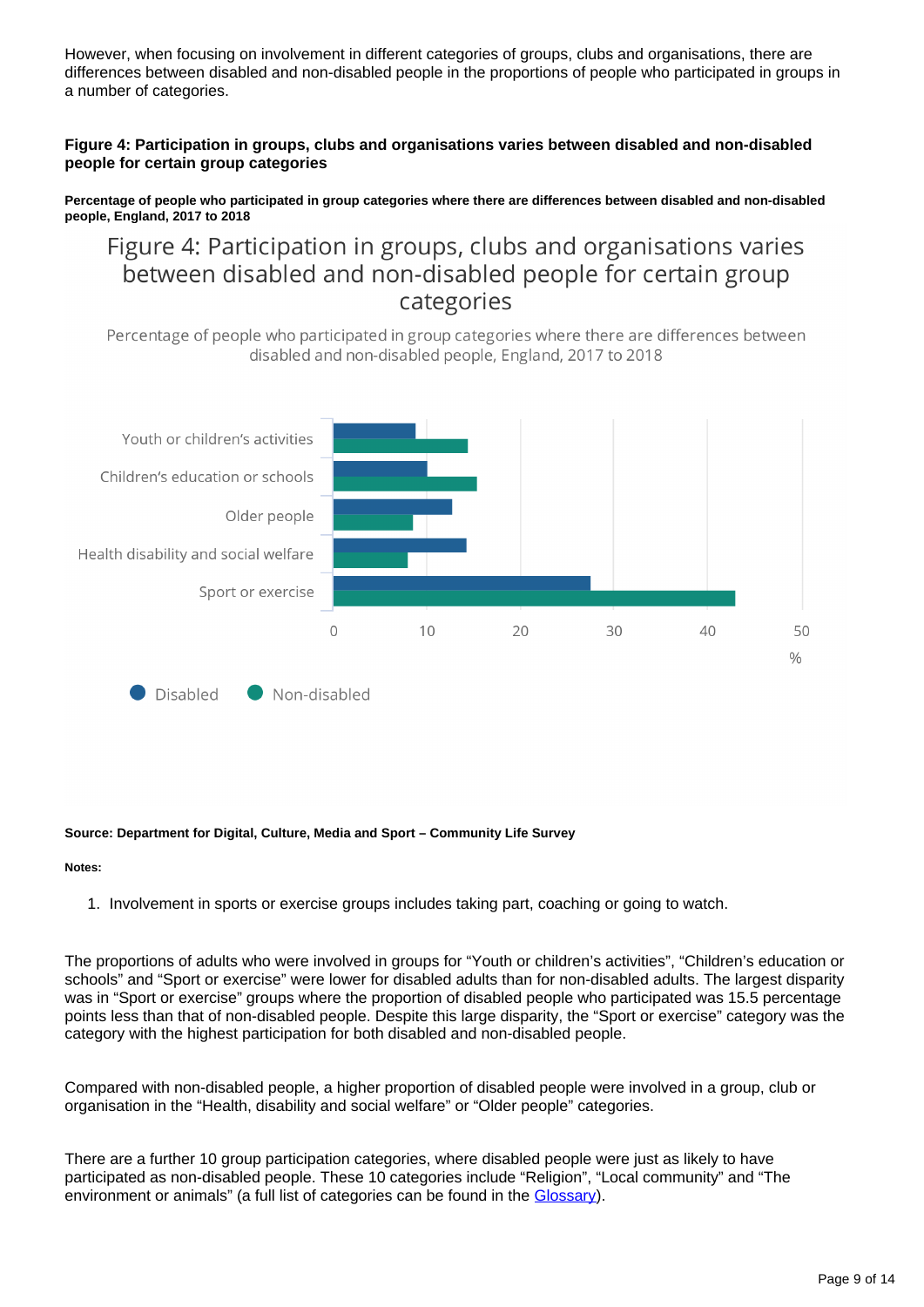See the [Disability and social participation dataset](https://www.ons.gov.uk/peoplepopulationandcommunity/healthandsocialcare/disability/datasets/disabilityandsocialparticipation) for further information on the analysis of group participation by disability.

**Figure 5: Disabled people who are "limited a lot" by their condition are less likely to have participated in a group, club or organisation than non-disabled people**

**Percentage of people who participated in a group, club or organisation by condition severity, England, 2017 to 2018**

Figure 5: Disabled people who are "limited a lot" by their condition are less likely to have participated in a group, club or organisation than non-disabled people

Percentage of people who participated in a group, club or organisation by condition severity, England, 2017 to 2018



#### **Source: Department for Digital, Culture, Media and Sport - Community Life Survey**

Disabled people whose ability to carry out day-to-day activities are "limited a lot" by their condition were less likely to have participated in a group, club or organisation (60.4%) than non-disabled people (71.9%). The proportion of disabled people whose ability to carry out day-to-day activities are "limited a little" by their condition who participated in a group, club or organisation (71.3%) was similar to that of non-disabled people (71.9%).

## **Disabled people in the 50 to 64 years and 65 to 74 years age groups were less likely than non-disabled people to have participated in a group, club or organisation**

The proportions of disabled people who had participated in a group, club or organisation were not significantly different to non-disabled people in any age groups, apart from the 50 to 64 years and 65 to 74 years age groups. In the 50 to 64 years age group, 63.4% of disabled people had been involved in a group, club or organisation compared with 72.3% of non-disabled people. In the 65 to 74 years age group, the proportion of disabled people who had participated in a group, club or organisation (68.7%) was also less than that of non-disabled people (78.2%).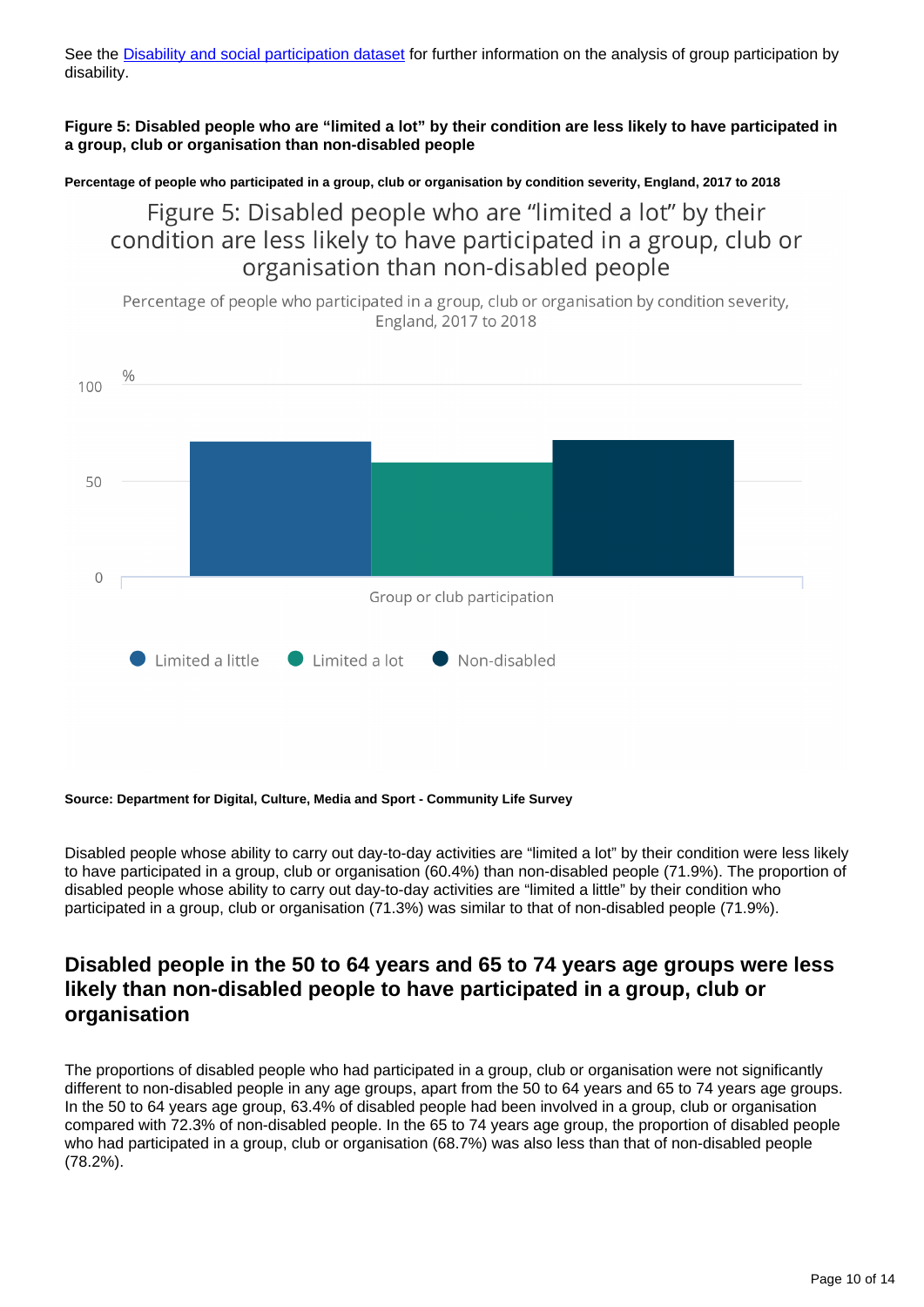See the [Disability and social participation dataset](https://www.ons.gov.uk/peoplepopulationandcommunity/healthandsocialcare/disability/datasets/disabilityandsocialparticipation) for further information on the analysis of group participation by disability and age and additional information on group participation by disability and sex.

## <span id="page-10-0"></span>**6 . Disability and social participation data**

[Disability and social participation dataset](https://www.ons.gov.uk/peoplepopulationandcommunity/healthandsocialcare/disability/datasets/disabilityandsocialparticipation) Dataset | Released 2 December 2019

Tables for the proportion of disabled and non-disabled people in England who participate in civic engagements and social action; volunteering; and groups, clubs or organisations, with breakdowns of year, impairment severity, age and sex.

## <span id="page-10-1"></span>**7 . Glossary**

#### **Disability**

To define disability in this publication, we refer to the [Government Statistical Service's \(GSS's\) harmonised "core"](https://gss.civilservice.gov.uk/policy-store/measuring-disability-for-the-equality-act-2010/)  [definition](https://gss.civilservice.gov.uk/policy-store/measuring-disability-for-the-equality-act-2010/). This identifies as disabled a person who has a physical or mental health condition or illness that has lasted or is expected to last 12 months or more that reduces their ability to carry-out day-to-day activities.

The GSS's definition is designed to reflect the definitions that appear in legal terms in the **Disability Discrimination** [Act 1995](http://www.legislation.gov.uk/ukpga/1995/50/contents) and the subsequent **[Equality Act 2010](http://www.legislation.gov.uk/ukpga/2010/15/section/6)**.

The GSS's harmonised questions are asked of the respondent in the survey, meaning that disability status is selfreported.

#### **Severity**

Disabled people whose ability to carry-out day-to-day activities is self-reported as "limited a lot" or "limited a little" by their impairment. Respondents were asked: "Does your condition or illness reduce your ability to carry-out dayto-day activities?" with the responses, "yes, a lot" and "yes, a little" being taken to indicate severity of disability.

#### **Statistical significance**

Any changes or differences mentioned in this publication are "statistically significant". The statistical significance of differences noted within the release are determined based on non-overlapping confidence intervals.

### **Civic participation**

Civic participation refers to engagement in democratic processes, both in person and online, including contacting a local official (such as a local councillor or MP), signing a petition, or attending a public rally (this excludes voting).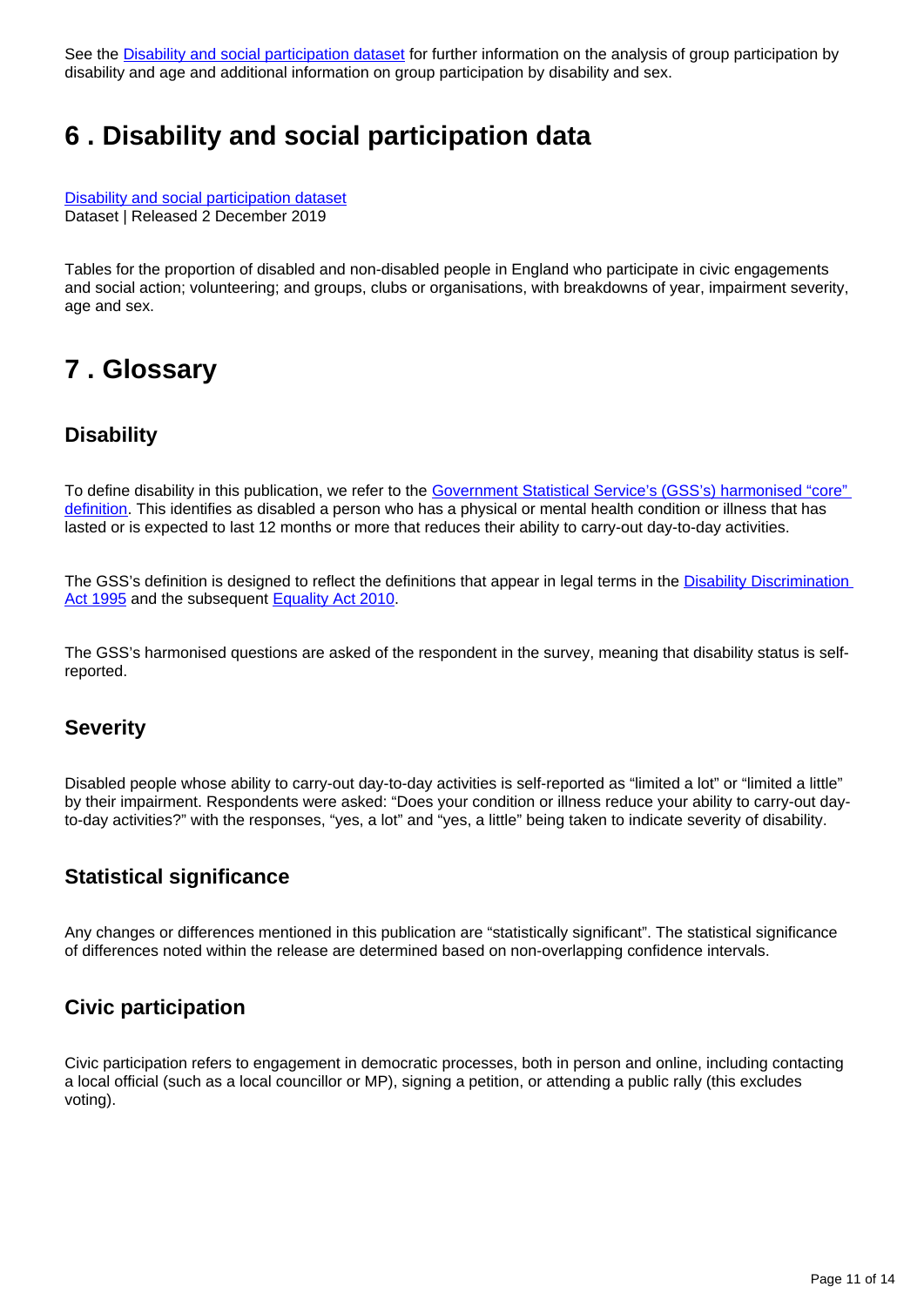## **Civic consultation**

Civic consultation refers to taking part in a consultation about local services or problems in the local area through completing a questionnaire, attending a public meeting, or being involved in a face-to-face or online group.

### **Civic activism**

Civic activism refers to involvement in activities in the local community, such as being a local councillor, school governor, volunteer special constable or magistrate (for those aged 18 years or over). Civic action also includes involvement (in person or online) in decision-making groups in the local area, for example, a group making decisions about local health or education services, a tenants' decision-making group, or a group set up to tackle local crime problems or to regenerate the local area.

## **Social action**

Social action refers to involvement with issues affecting the local area by doing things like setting up a new service or amenity; stopping the closure of a service or amenity; stopping something happening in the local area; running a local service on a voluntary basis; or helping to organise a community event.

### **Formal volunteering**

Formal volunteering refers to giving unpaid help through groups, clubs or organisations.

#### **Informal volunteering**

Informal volunteering refers to giving unpaid help as an individual to people who are not a relative.

### **Groups, clubs and organisations**

Groups, clubs and organisations refers to involvement in a group, club or organisation, excluding giving money or anything that was a requirement of a job or organised through an employer.

A list of different categories of groups are provided, and respondents select any of the groups that they have been involved in in the previous 12 months. Respondents are asked to select all that apply from the following list: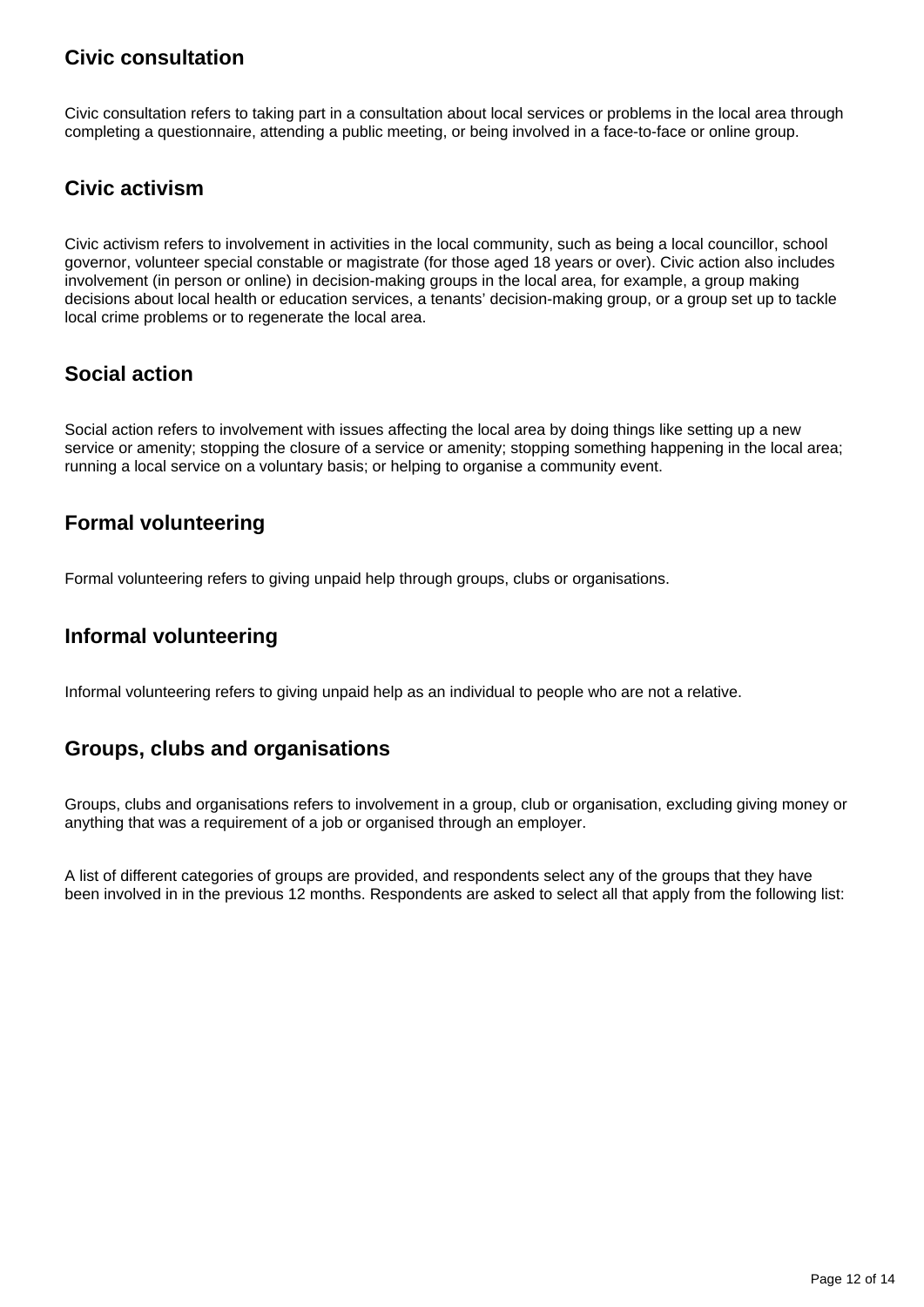- $\bullet$ children's education or schools
- youth or children's activities
- education for adults
- sport or exercise (taking part, coaching or going to watch)
- religion  $\bullet$
- politics
- older people
- health, disability and social welfare
- safety or first aid
- the environment or animals
- justice and human rights
- local community or neighbourhood groups
- citizen's groups
- hobbies, recreation, arts and social clubs
- trade union activity
- other

## <span id="page-12-0"></span>**8 . Measuring the data**

#### **The Community Life Survey**

The Community Life Survey is a household self-completion survey of approximately 10,000 adults aged 16 years or over in England. The survey can be completed either in a paper or online format; the question regarding disability status is only asked online. Data for the 2017 to 2018 year were collected between August 2017 and March 2018.

## <span id="page-12-1"></span>**9 . Strengths and limitations**

#### **Participation**

This article focuses on participation in three domains of social participation: civic engagement and social action; volunteering; and groups, clubs and organisations. In each domain, participation refers to any involvement in the 12 months prior to completing the survey. In some areas (such as formal and informal volunteering), the Community Life Survey also records participation in the four weeks prior to completing the survey – this data could be used to assess more regular participation in these areas. However, in order to be consistent across our analysis, we have looked only at involvement in the previous 12 months.